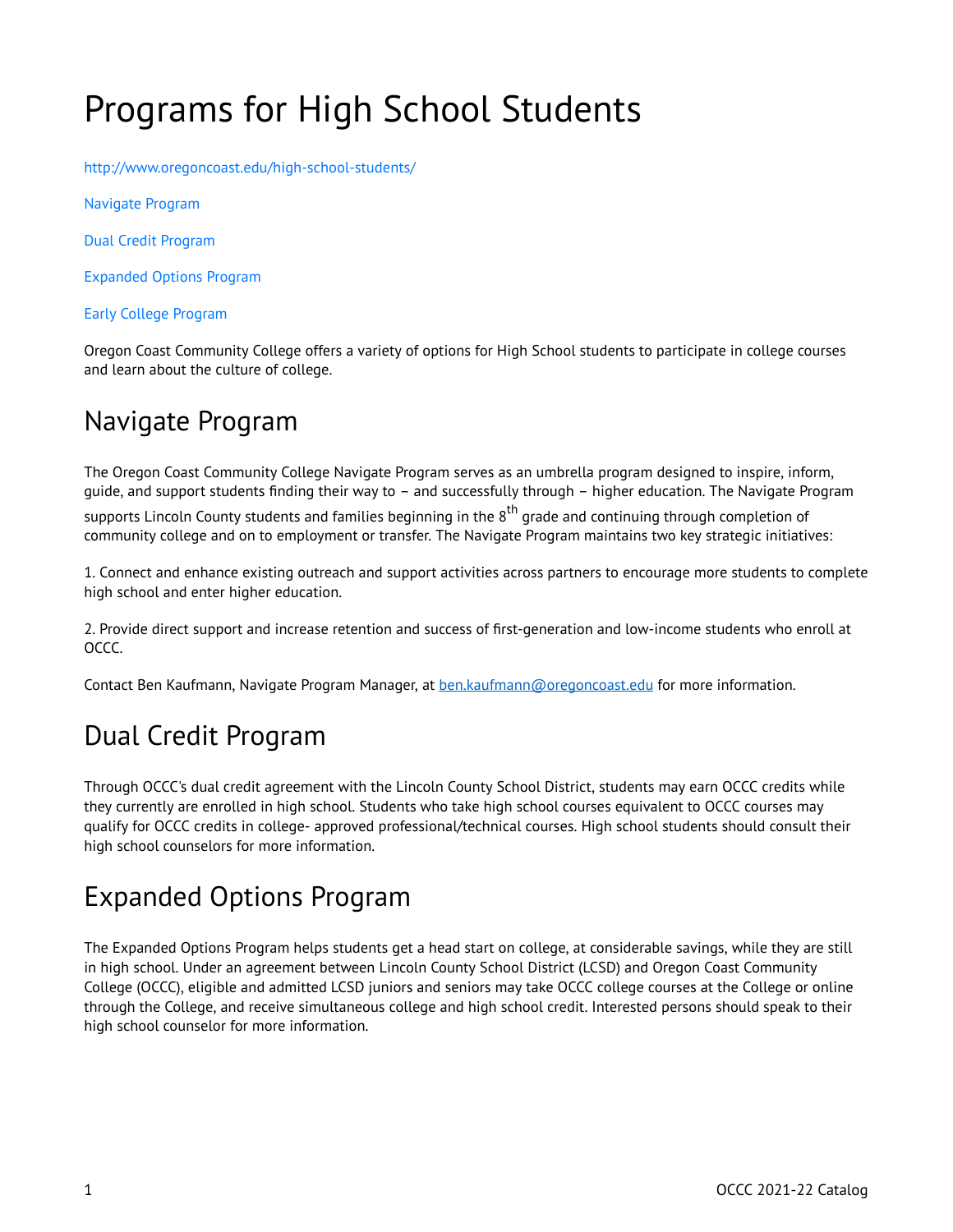## <span id="page-1-0"></span>Early College Program

The faculty, staff, and administration at Oregon Coast Community College (OCCC) want to ensure that all Lincoln County High School juniors and seniors who are "College Ready" have the opportunity to begin their post-secondary education and become successful college students. OCCC's Early College Program is committed to serving students in the community, including students of color, first-generation and low-income individuals.

Benefits of Early College include:

- Earn high school and college credits concurrently (high school credit is granted at the discretion of the high school you attend
- Get a head start on academic and career goals Experience the academic rigor of college classes
- Save time and money

Students in Early College are Juniors and Seniors in high school that are mature enough socially, emotionally and educationally to operate in the adult college setting. Juniors and Seniors from Lincoln County School District including home schools and charter schools are eligible. All students must demonstrate they are college-ready. College ready is defined as placing into 100-level courses.

Tuition is at no cost to each student. Students are required to pay for fees and books. Limited scholarships are available. Additionally, students must provide their own transportation or use public transportation to attend OCCC.

#### To enter the Early College Program:

- 1. Complete an admission application by starting here: http://www.oregoncoast.edu/student-resources/
- 2. Make an appointment with an OCCC academic advisor using our online appointment tool [http://www.oregoncoast.edu/advising- appointments/](http://www.oregoncoast.edu/advising-%20appointments/) to discuss placement into classes. Please bring your high school transcript to this appointment.
- 3. Attend the REQUIRED Early College Program orientation at one of the following dates and times (Note: This orientation is not required for previously enrolled Expanded Options students. Students will register for classes using the My.OregonCoast student portal during this orientation.)

Students can register for one class per term tuition free and students will receive a 50% tuition reduction for additional classes taken in a term. Students may take up to s classes (one per term) through the Early College Program. Students are limited to three OCCC online classes through the Early College Program.

| <b>Subject</b> | <b>Title</b>                            | <b>Credit</b> |
|----------------|-----------------------------------------|---------------|
| AQS100         | Introduction to Aquarium Science        | 4             |
| ART102         | Understanding the Visual Arts           | 4             |
| ART103         | <b>Understanding New Media Arts</b>     | 4             |
| <b>ART115</b>  | Basic Design - 2D Foundations           | 3             |
| ART116         | <b>Basic Design - Color Foundations</b> | 3             |
| ART117         | Basic Design - 3D Foundations           | 3             |
| <b>ART131A</b> | Drawing I                               | 3             |
| <b>ART131B</b> | Drawing I                               | 3             |
| <b>ART131C</b> | Drawing I                               | 3             |
| ART181A        | Painting I                              | 3             |
| <b>ART181B</b> | Painting I                              | 3             |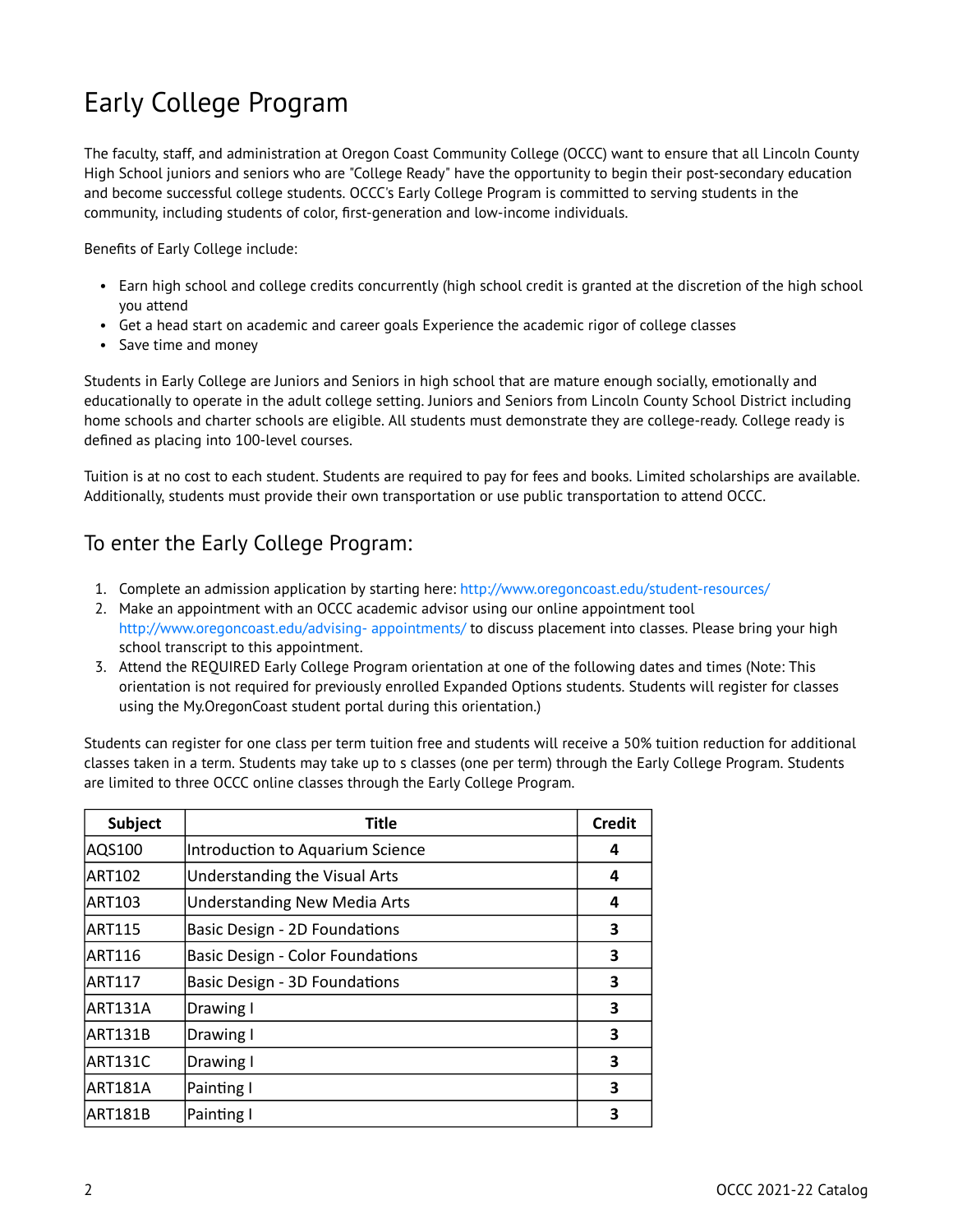| <b>ART181C</b> | Painting I                          | 3                       |
|----------------|-------------------------------------|-------------------------|
| <b>ART197</b>  | Artist's Skills/Practical Issues    | 3                       |
| <b>ART204</b>  | History of Western Art              | 4                       |
| <b>ART205</b>  | History of Western Art              | 4                       |
| <b>ART206</b>  | History of Western Art              | 4                       |
| <b>ART207</b>  | History of Asian Art (India)        | 4                       |
| <b>ART208</b>  | History of Asian Art (China)        | $\overline{\mathbf{a}}$ |
| <b>ART209</b>  | History of Asian Art (Japan)        | 4                       |
| <b>ART210</b>  | Women In Art                        | 4                       |
| <b>ART213</b>  | Modern Art History - Art Since 1945 | 4                       |
| <b>ART217</b>  | Comics Art & Literature             | 3                       |
| <b>ART231A</b> | Drawing II                          | 3                       |
| <b>ART231B</b> | Drawing II                          | 3                       |
| <b>ART231C</b> | Drawing II                          | 3                       |
| ART237A        | Life Drawing                        | 3                       |
| ART237C        | Life Drawing                        | 3                       |
| ART253A        | Ceramics I                          | 3                       |
| <b>ART253B</b> | Ceramics I                          | 3                       |
| ART253C        | Ceramics I                          | 3                       |
| ART256A        | Ceramics II                         | 3                       |
| <b>ART256B</b> | <b>Ceramics II</b>                  | 3                       |
| <b>ART256C</b> | Ceramics II                         | 3                       |
| <b>ART270A</b> | Printmaking I                       | 3                       |
| <b>ART270B</b> | Printmaking I                       | 3                       |
| <b>ART270C</b> | Printmaking I                       | 3                       |
| <b>ART271A</b> | Printmaking II                      | 3                       |
| <b>ART271B</b> | Printmaking II                      | 3                       |
| <b>ART271C</b> | Printmaking II                      | 3                       |
| ART277A        | Life Painting                       | 3                       |
| <b>ART277B</b> | Life Painting                       | 3                       |
| ART277C        | Life Painting                       | 3                       |
| ART279A        | <b>Experimental Media</b>           | 3                       |
| <b>ART279B</b> | <b>Experimental Media</b>           | 3                       |
| ART279C        | <b>Experimental Media</b>           | 3                       |
| ART281A        | Painting II                         | 3                       |
| <b>ART281B</b> | Painting II                         | 3                       |
| <b>ART281C</b> | Painting II                         | 3                       |
| ART284A        | Water Media I                       | 3                       |
| <b>ART284B</b> | Water Media I                       | 3                       |
| ART284C        | Water Media I                       | 3                       |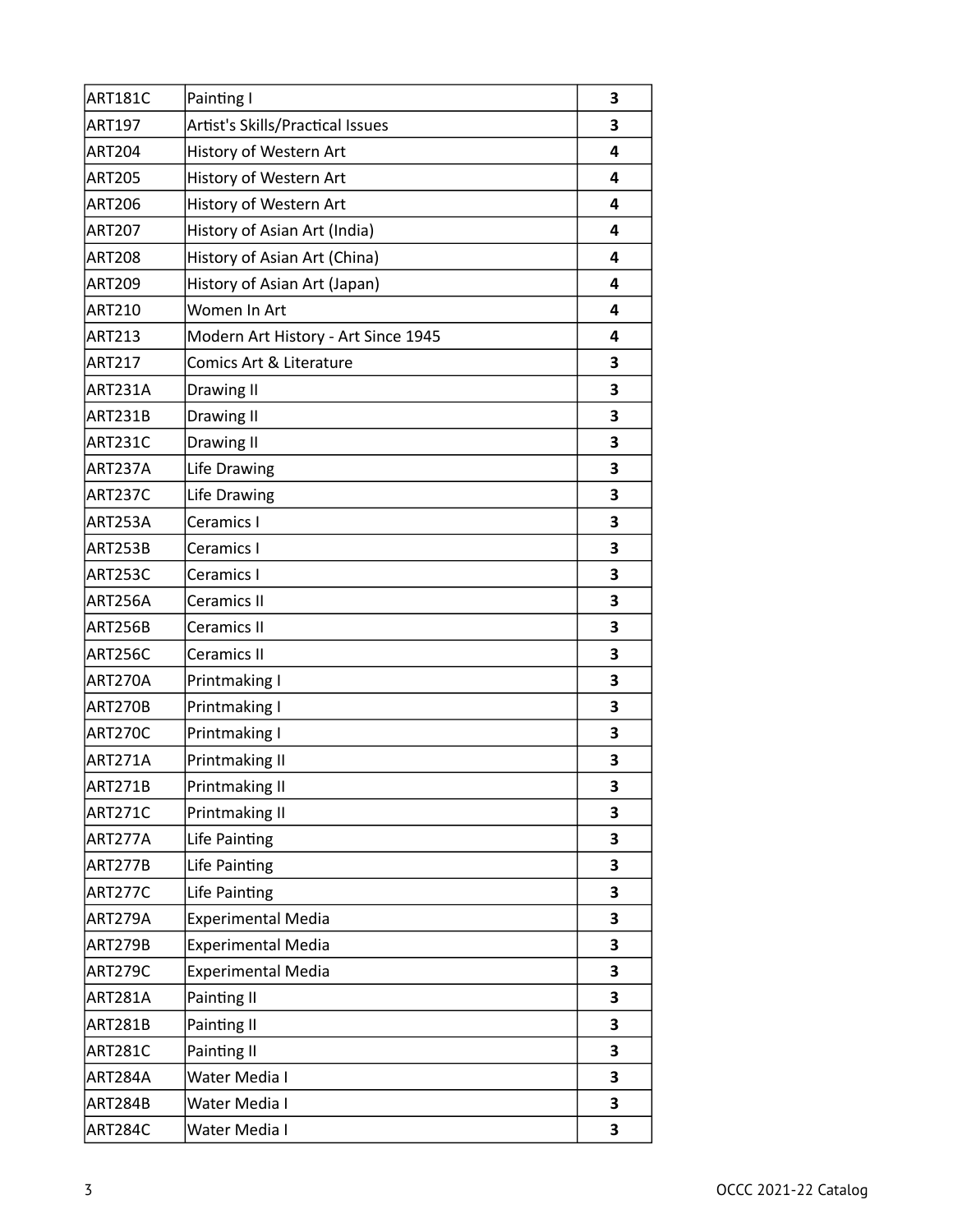| ART287A            | Water Media II                                             | 3 |
|--------------------|------------------------------------------------------------|---|
| <b>ART287B</b>     | Water Media II                                             | 3 |
| ART287C            | Water Media II                                             | 3 |
| ASL101             | First Year American Sign Language I                        | 4 |
| <b>ASL102</b>      | First Year American Sign Language II                       | 4 |
| ASL103             | First Year American Sign Language III                      | 4 |
| ATH101             | Introduction to Biological Anthropology                    | 4 |
| ATH <sub>102</sub> | Introduction to Archaeology and Prehistory                 | 4 |
| ATH103             | <b>Introduction to Cultural Anthropology</b>               | 4 |
| <b>BA101</b>       | <b>Introduction to Business</b>                            | 4 |
| <b>BA111</b>       | Introduction to Accounting                                 | 3 |
| <b>BA131</b>       | Introduction to Business Technology                        | 4 |
| <b>BA206</b>       | Management Fundamentals                                    | 4 |
| <b>BA211</b>       | Principles of Accounting                                   | 4 |
| <b>BA212</b>       | Principles of Accounting II                                | 3 |
| <b>BA213</b>       | <b>Managerial Accounting</b>                               | 4 |
| <b>BA223</b>       | <b>Principles of Marketing</b>                             | 4 |
| <b>BA226</b>       | <b>Business Law</b>                                        | 4 |
| <b>BI101</b>       | Biology                                                    | 4 |
| <b>BI102</b>       | Biology                                                    | 4 |
| <b>BI103</b>       | Biology                                                    | 4 |
| <b>BI112</b>       | Cell Biology for Health Occupations                        | 5 |
| <b>BI141</b>       | Habitats: Life of the Forest                               | 4 |
| <b>BI142</b>       | <b>Habitats: Marine Biology</b>                            | 4 |
| <b>BI143</b>       | Habitats: Fresh Water Biology                              | 4 |
| <b>BI211</b>       | Principles of Biology 1                                    | 5 |
| <b>BI212</b>       | Principles of Biology 2                                    | 5 |
| <b>BI213</b>       | Principles of Biology 3                                    | 5 |
| <b>BI231</b>       | Human Anatomy & Physiology I                               | 4 |
| <b>BI232</b>       | Human Anatomy & Physiology II                              | 4 |
| <b>BI233</b>       | Human Anatomy & Physiology III                             | 4 |
| <b>BI234</b>       | Microbiology                                               | 5 |
| CAS133             | Basic Computer Skills/MS Office                            | 4 |
| CAS170             | <b>Begining Excel</b>                                      | 3 |
| CAS171             | Intermediate Excel                                         | 3 |
| CAS216             | <b>Beginning Word</b>                                      | 3 |
| CAS217             | Intermediate Word                                          | 3 |
| <b>CG100</b>       | <b>College Survival &amp; Success (HIGHLY RECOMMENDED)</b> | 3 |
| CH151              | <b>Preparatory Chemistry</b>                               | 5 |
| CH221              | General Chemistry I                                        | 5 |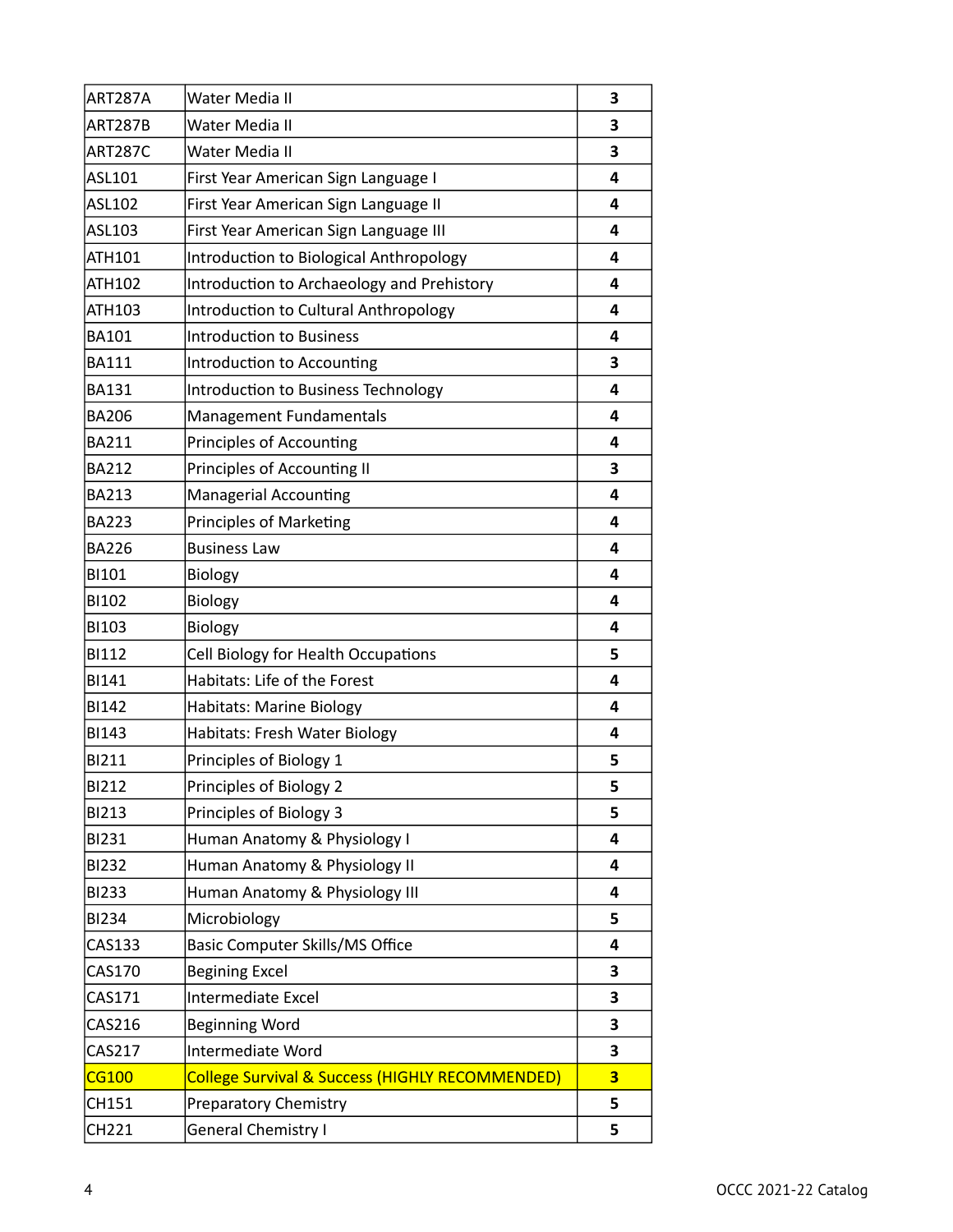| <b>CH222</b>   | <b>General Chemistry II</b>                        | 5 |
|----------------|----------------------------------------------------|---|
| CH223          | <b>General Chemistry III</b>                       | 5 |
| <b>CIS120</b>  | Computer Concepts I                                | 4 |
| <b>COMM100</b> | Introduction to Communication                      | 4 |
| COMM111        | <b>Public Speaking</b>                             | 4 |
| <b>COMM112</b> | Persuasive Speaking                                | 4 |
| COMM140        | Introduction to Intercultural Communication        | 4 |
| <b>COMM214</b> | Interpersonal Communication: Process & Theory      | 4 |
| COMM215        | Small Group Communication: Process and Theory      | 4 |
| COMM228        | <b>Mass Communication &amp; Society</b>            | 4 |
| EC201          | Principles of Economics: Microeconomics            | 4 |
| <b>EC202</b>   | Principles of Economics: Macroeconomics            | 4 |
| <b>ECE120</b>  | Introduction to Early Education and Family         | 3 |
| <b>ECE121</b>  | <b>Observation &amp; Guidance I</b>                | 3 |
| <b>ECE1221</b> | Environments & Curriculum for Infants & Toddlers   | 4 |
| <b>ECE123P</b> | <b>Environments &amp; Curriculum for Preschool</b> | 4 |
| <b>ECE196</b>  | Teaming and Communication in ECE Settings          | 2 |
| ED120          | Introduction to Early Education & Family           | 3 |
| ED131          | <b>Applied Learning Theory</b>                     | 3 |
| ED224          | Foundations of Education                           | 3 |
| ED251          | Overview of Exceptional Learners                   | 3 |
| <b>ENG197</b>  | Film Studies: Contemporary Themes and Genres       | 4 |
| <b>ENG201</b>  | <b>Shakespeare: Early Works</b>                    | 4 |
| <b>ENG202</b>  | Shakespeare: Later Works                           | 4 |
| <b>ENG204</b>  | Survey of English Literature                       | 4 |
| <b>ENG205</b>  | Survey of English Literature                       | 4 |
| <b>ENG207</b>  | World Literature - Asian (India)                   | 4 |
| <b>ENG208</b>  | World Literature - Asian (China)                   | 4 |
| <b>ENG209</b>  | World Literature - Asian (Japan)                   | 4 |
| <b>ENG212</b>  | Biography and Autobiography                        | 4 |
| <b>ENG213</b>  | Latin American Literature                          | 4 |
| <b>ENG214</b>  | Literature of the Northwest                        | 4 |
| <b>ENG216</b>  | Teen and Children's Literature                     | 4 |
| <b>ENG222</b>  | Images of Women in Literature                      | 4 |
| <b>ENG230</b>  | <b>Environmental Literature</b>                    | 4 |
| <b>ENG237</b>  | <b>Working-Class Literature</b>                    | 4 |
| <b>ENG240</b>  | Introduction to Native American Literatures        | 4 |
| <b>ENG244</b>  | Introduction to Asian-American Literature          | 4 |
| <b>ENG250</b>  | Introduction to Folklore and Mythology             | 4 |
| <b>ENG253</b>  | American Literature to 1865                        | 4 |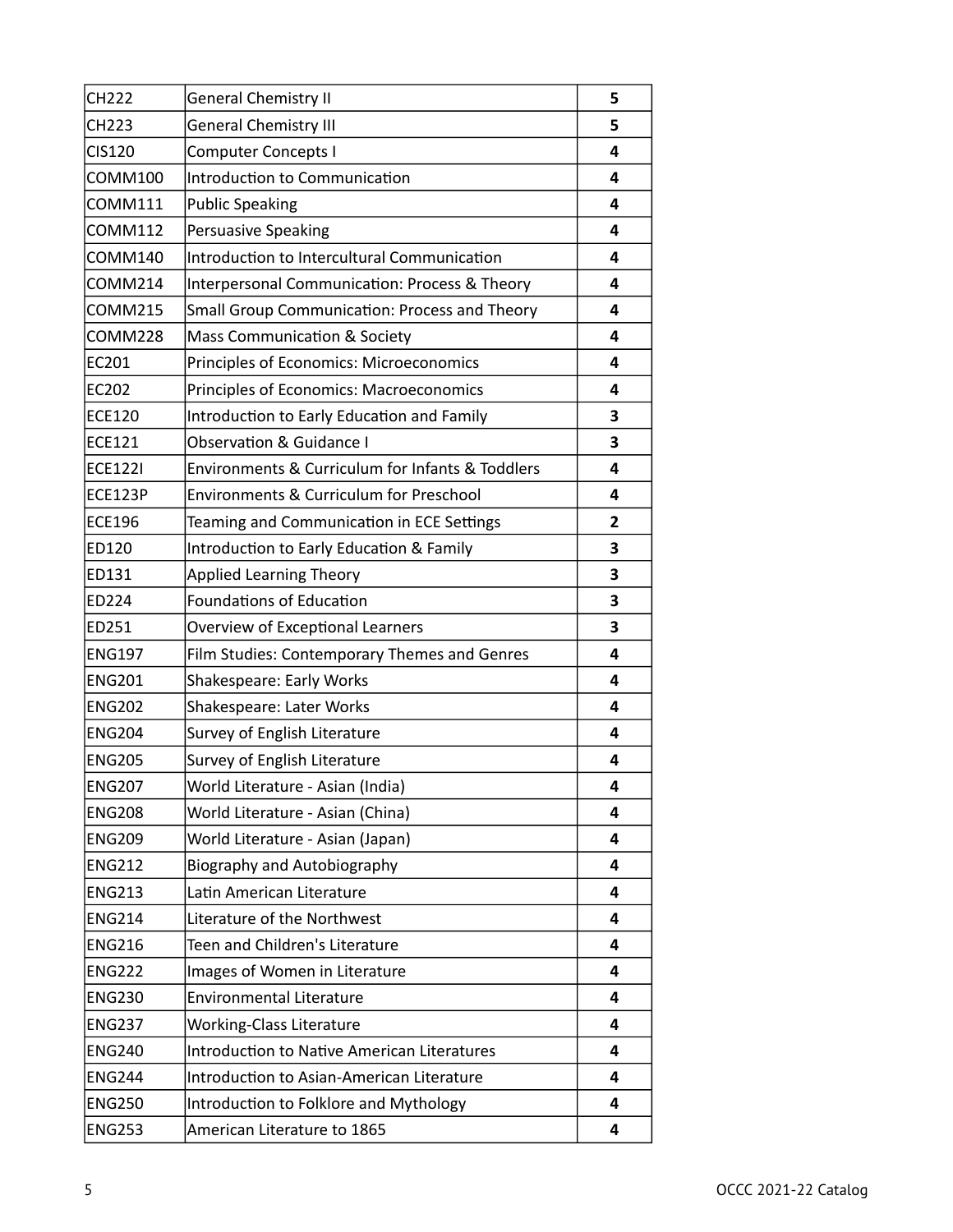| <b>ENG254</b>  | American Literature from 1865                        | 4 |
|----------------|------------------------------------------------------|---|
| <b>ENG257</b>  | African-American Literature                          | 4 |
| <b>ENG258</b>  | African-American Literature                          | 4 |
| <b>ENG260</b>  | <b>Introduction to Women Writers</b>                 | 4 |
| <b>ENG261</b>  | Literature of Science Fiction                        | 4 |
| <b>ENG265</b>  | <b>Literature of Social Protest</b>                  | 4 |
| <b>ENG266</b>  | Literature of War                                    | 4 |
| <b>ENG269</b>  | <b>Wilderness Literature</b>                         | 4 |
| <b>ENG275</b>  | The Bible as Literature                              | 4 |
| <b>ESR171</b>  | Environmental Science: Biological Perspective        | 4 |
| <b>ESR172</b>  | <b>Environmental Science: Chemical Perspectives</b>  | 4 |
| <b>ESR173</b>  | Environmental Science: Geological Perspective        | 4 |
| <b>FN225</b>   | Nutrition                                            | 4 |
| G184           | <b>Global Climate Change</b>                         | 4 |
| G201           | <b>Earth Materials and Tectonics</b>                 | 4 |
| G202           | <b>Earth Surface Processes</b>                       | 4 |
| G203           | <b>Evolution of Planet Earth</b>                     | 4 |
| G207           | Geology of the Pacific Northwest                     | 3 |
| G208           | <b>Volcanoes and Their Activity</b>                  | 3 |
| GEO106         | <b>World Regional Geography</b>                      | 4 |
| GEO206         | Geography of Oregon                                  | 4 |
| GS106          | <b>Physical Science (Geology)</b>                    | 4 |
| GS107          | Physical Science (Astronomy)                         | 4 |
| GS108          | Physical Science (Oceanography)                      | 4 |
| GS109          | <b>Physical Science (Meteorology)</b>                | 4 |
| <b>HE112</b>   | Standard First Aid & Emergency                       | 1 |
| <b>HE242</b>   | Stress and Human Health                              | 4 |
| <b>HE250</b>   | Personal Health                                      | 3 |
| <b>HEC 201</b> | Family Partnerships in Education                     | 3 |
| <b>HST101</b>  | History of Western Civilization: Ancient to Medieval | 4 |
| <b>HST102</b>  | History of Western Civilization: Medieval to Modern  | 4 |
| <b>HST103</b>  | History of Western Civilization: Modern Europe       | 4 |
| <b>HST104</b>  | History of the Middle East                           | 4 |
| <b>HST105</b>  | History of India and South Asia                      | 4 |
| <b>HST106</b>  | History of China                                     | 4 |
| <b>HST107</b>  | History of Korea and Japan                           | 4 |
| <b>HST201</b>  | History of the United States to 1840                 | 4 |
| <b>HST202</b>  | History of the United States 1840-1914               | 4 |
| <b>HST203</b>  | History of the United States 1914 to Present         | 4 |
| <b>HST204</b>  | History of Women in the U.S.: Pre-colonial to 1877   | 4 |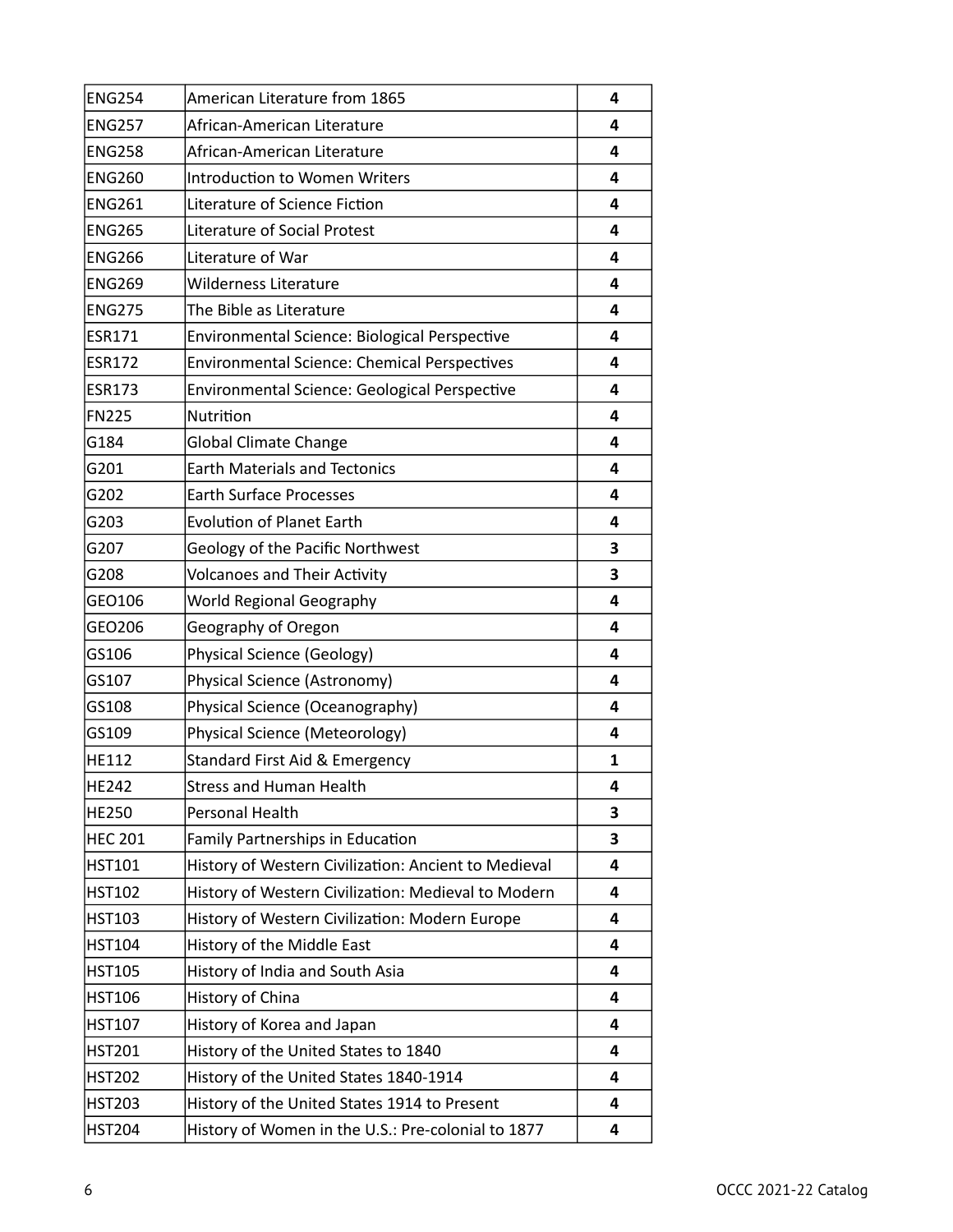| <b>HST205</b>  | History of Women in the U.S.: 1877 to Present  | 4 |
|----------------|------------------------------------------------|---|
| <b>HST218</b>  | American Indian History                        | 4 |
| <b>HST225</b>  | History of Women, Sex, and the Family          | 4 |
| <b>HST240</b>  | Oregon History                                 | 4 |
| <b>HST270</b>  | <b>History of Mexico</b>                       | 4 |
| <b>HST271</b>  | History of Central America and the Caribbean   | 4 |
| <b>HST277</b>  | History of the Oregon Trail                    | 4 |
| <b>HST279</b>  | Russian History II                             | 4 |
| <b>HST285</b>  | The Holocaust                                  | 4 |
| J103           | <b>Introduction to Media Writing</b>           | 4 |
| <b>JPN261A</b> | Japanese Culture                               | 3 |
| MP111          | <b>Medical Terminology</b>                     | 4 |
| <b>MTH105</b>  | Math in Society                                | 4 |
| MTH111         | College Algebra                                | 5 |
| MTH112         | <b>Elementary Functions</b>                    | 5 |
| MTH211         | <b>Foundations of Elementary Math I</b>        | 4 |
| <b>MTH212</b>  | Foundations of Elementary Math II              | 4 |
| MTH213         | <b>Foundations of Elementary Math III</b>      | 4 |
| <b>MTH243</b>  | Statistics I                                   | 5 |
| <b>MTH244</b>  | Statistics II                                  | 4 |
| <b>MTH251</b>  | Calculus I                                     | 4 |
| <b>MTH252</b>  | Calculus II                                    | 4 |
| <b>MTH253</b>  | Calculus III                                   | 5 |
| <b>MTH254</b>  | Vector Calculus I                              | 5 |
| <b>MUS101</b>  | <b>Introduction to Music (Basic Materials)</b> | 3 |
| <b>MUS105</b>  | <b>Music Appreciation</b>                      | 3 |
| <b>MUS108</b>  | Music Cultures of the World                    | 3 |
| <b>MUS110</b>  | <b>Fundamentals of Music</b>                   | 4 |
| <b>MUS111</b>  | Music Theory I (part one)                      | 3 |
| <b>MUS112</b>  | Music Theory I (part two)                      | 3 |
| <b>MUS113</b>  | Music Theory I (part three)                    | 3 |
| <b>MUS203</b>  | Introduction to Music and Its Literature       | 3 |
| <b>MUS205</b>  | Introduction to Jazz History                   | 3 |
| <b>MUS206</b>  | Introduction to the History of Rock Music      | 3 |
| <b>MUS207</b>  | Introduction to the History of Folk Music      | 3 |
| <b>PHL202</b>  | <b>Ethics</b>                                  | 4 |
| <b>PHL209</b>  | <b>Business Ethics</b>                         | 4 |
| PHY101         | Force, Motion, and Energy                      | 4 |
| PHY102         | Atoms, Matter, and Heat                        | 4 |
| PHY103         | Sound, Light, and Electricity                  | 4 |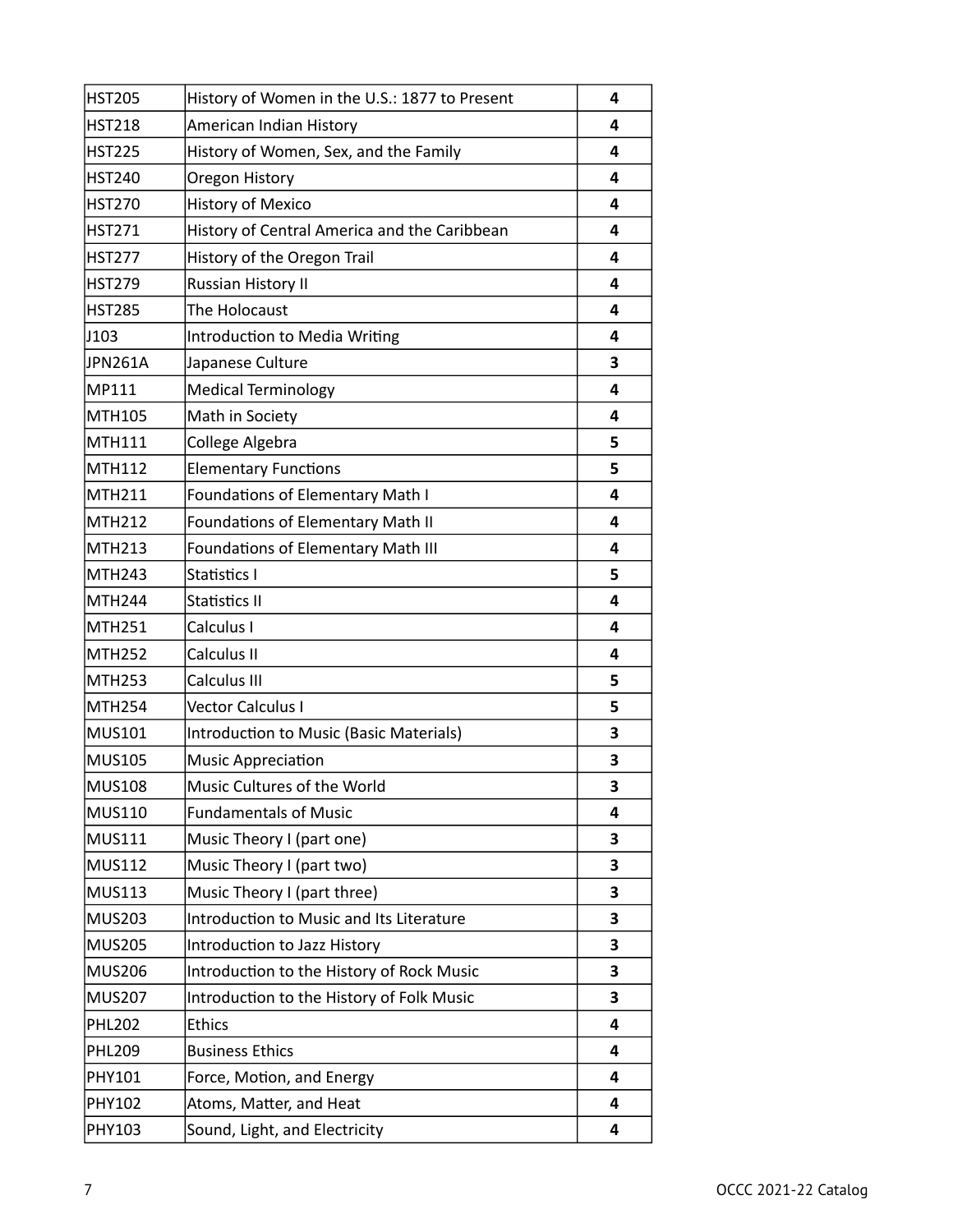| PS201<br>U.S. Government<br>4<br><b>PS202</b><br>U.S. Public Policy & Democracy<br>4<br><b>State and Local Government</b><br>PS203<br>4<br><b>PS205</b><br>Global Politics: Conflict & Cooperation<br>4<br><b>PSY101</b><br>Psychology & Human Relations<br>4<br>Introduction to Psychology - Part 1<br><b>PSY201A</b><br>4<br><b>PSY202A</b><br>Introduction to Psychology - Part 2<br>4<br><b>PSY213</b><br>Introduction to Behavioral Neuroscience<br>4<br><b>PSY214</b><br>Introduction to Personality<br>4<br><b>PSY215</b><br>Human Development<br>4<br><b>PSY216</b><br>Social Psychology<br>4<br><b>PSY222</b><br>Family & Intimate Relationships<br>4<br><b>Human Sexuality</b><br><b>PSY231</b><br>4<br><b>PSY232</b><br><b>Human Sexuality</b><br>4<br><b>PSY236</b><br>Psychology of Adult Development and Aging<br>4<br><b>PSY239</b><br>Introduction to Abnormal Psychology<br>4<br><b>PSY240</b><br>Personal Awareness and Growth<br>4<br>R210<br><b>World Religions</b><br>4<br><b>SOC204</b><br>Sociology in Everyday Life<br>4<br>SOC205<br>Social Change in Societies<br>4<br>SOC206<br><b>Social Problems</b><br>4<br>SOC213<br>Diversity in the United States<br>4<br>SPA101<br>First Year Spanish - First Term<br>4<br>SPA102<br>First Year Spanish - Second Term<br>4<br>First Year Spanish - Third Term<br>SPA103<br>4<br>SPA201<br>Second Year Spanish - First Term<br>4<br>SPA202<br>Second Year Spanish - Second Term<br>4<br>SPA203<br>Second Year Spanish - Third Term<br>4<br><b>WR121</b><br><b>English Composition</b><br>4<br><b>English Composition</b><br><b>WR122</b><br>4<br><b>English Composition</b><br><b>WR123</b><br>3<br>Technical & Professional Writing 1<br><b>WR227</b><br>4<br>Creative Writing - Nonfiction<br><b>WR240</b><br>4<br><b>WR241</b><br>Creative Writing - Fiction<br>4<br>Creative Writing - Poetry<br><b>WR242</b><br>4<br>Advanced Creative Writing - Editing & Publishing<br><b>WR246</b><br>4<br>Women, Activism and Social Change<br><b>WS202</b><br>4 |  |  |
|----------------------------------------------------------------------------------------------------------------------------------------------------------------------------------------------------------------------------------------------------------------------------------------------------------------------------------------------------------------------------------------------------------------------------------------------------------------------------------------------------------------------------------------------------------------------------------------------------------------------------------------------------------------------------------------------------------------------------------------------------------------------------------------------------------------------------------------------------------------------------------------------------------------------------------------------------------------------------------------------------------------------------------------------------------------------------------------------------------------------------------------------------------------------------------------------------------------------------------------------------------------------------------------------------------------------------------------------------------------------------------------------------------------------------------------------------------------------------------------------------------------------------------------------------------------------------------------------------------------------------------------------------------------------------------------------------------------------------------------------------------------------------------------------------------------------------------------------------------------------------------------------------------------------------------------------------------------------------------------------------------------------------|--|--|
|                                                                                                                                                                                                                                                                                                                                                                                                                                                                                                                                                                                                                                                                                                                                                                                                                                                                                                                                                                                                                                                                                                                                                                                                                                                                                                                                                                                                                                                                                                                                                                                                                                                                                                                                                                                                                                                                                                                                                                                                                            |  |  |
|                                                                                                                                                                                                                                                                                                                                                                                                                                                                                                                                                                                                                                                                                                                                                                                                                                                                                                                                                                                                                                                                                                                                                                                                                                                                                                                                                                                                                                                                                                                                                                                                                                                                                                                                                                                                                                                                                                                                                                                                                            |  |  |
|                                                                                                                                                                                                                                                                                                                                                                                                                                                                                                                                                                                                                                                                                                                                                                                                                                                                                                                                                                                                                                                                                                                                                                                                                                                                                                                                                                                                                                                                                                                                                                                                                                                                                                                                                                                                                                                                                                                                                                                                                            |  |  |
|                                                                                                                                                                                                                                                                                                                                                                                                                                                                                                                                                                                                                                                                                                                                                                                                                                                                                                                                                                                                                                                                                                                                                                                                                                                                                                                                                                                                                                                                                                                                                                                                                                                                                                                                                                                                                                                                                                                                                                                                                            |  |  |
|                                                                                                                                                                                                                                                                                                                                                                                                                                                                                                                                                                                                                                                                                                                                                                                                                                                                                                                                                                                                                                                                                                                                                                                                                                                                                                                                                                                                                                                                                                                                                                                                                                                                                                                                                                                                                                                                                                                                                                                                                            |  |  |
|                                                                                                                                                                                                                                                                                                                                                                                                                                                                                                                                                                                                                                                                                                                                                                                                                                                                                                                                                                                                                                                                                                                                                                                                                                                                                                                                                                                                                                                                                                                                                                                                                                                                                                                                                                                                                                                                                                                                                                                                                            |  |  |
|                                                                                                                                                                                                                                                                                                                                                                                                                                                                                                                                                                                                                                                                                                                                                                                                                                                                                                                                                                                                                                                                                                                                                                                                                                                                                                                                                                                                                                                                                                                                                                                                                                                                                                                                                                                                                                                                                                                                                                                                                            |  |  |
|                                                                                                                                                                                                                                                                                                                                                                                                                                                                                                                                                                                                                                                                                                                                                                                                                                                                                                                                                                                                                                                                                                                                                                                                                                                                                                                                                                                                                                                                                                                                                                                                                                                                                                                                                                                                                                                                                                                                                                                                                            |  |  |
|                                                                                                                                                                                                                                                                                                                                                                                                                                                                                                                                                                                                                                                                                                                                                                                                                                                                                                                                                                                                                                                                                                                                                                                                                                                                                                                                                                                                                                                                                                                                                                                                                                                                                                                                                                                                                                                                                                                                                                                                                            |  |  |
|                                                                                                                                                                                                                                                                                                                                                                                                                                                                                                                                                                                                                                                                                                                                                                                                                                                                                                                                                                                                                                                                                                                                                                                                                                                                                                                                                                                                                                                                                                                                                                                                                                                                                                                                                                                                                                                                                                                                                                                                                            |  |  |
|                                                                                                                                                                                                                                                                                                                                                                                                                                                                                                                                                                                                                                                                                                                                                                                                                                                                                                                                                                                                                                                                                                                                                                                                                                                                                                                                                                                                                                                                                                                                                                                                                                                                                                                                                                                                                                                                                                                                                                                                                            |  |  |
|                                                                                                                                                                                                                                                                                                                                                                                                                                                                                                                                                                                                                                                                                                                                                                                                                                                                                                                                                                                                                                                                                                                                                                                                                                                                                                                                                                                                                                                                                                                                                                                                                                                                                                                                                                                                                                                                                                                                                                                                                            |  |  |
|                                                                                                                                                                                                                                                                                                                                                                                                                                                                                                                                                                                                                                                                                                                                                                                                                                                                                                                                                                                                                                                                                                                                                                                                                                                                                                                                                                                                                                                                                                                                                                                                                                                                                                                                                                                                                                                                                                                                                                                                                            |  |  |
|                                                                                                                                                                                                                                                                                                                                                                                                                                                                                                                                                                                                                                                                                                                                                                                                                                                                                                                                                                                                                                                                                                                                                                                                                                                                                                                                                                                                                                                                                                                                                                                                                                                                                                                                                                                                                                                                                                                                                                                                                            |  |  |
|                                                                                                                                                                                                                                                                                                                                                                                                                                                                                                                                                                                                                                                                                                                                                                                                                                                                                                                                                                                                                                                                                                                                                                                                                                                                                                                                                                                                                                                                                                                                                                                                                                                                                                                                                                                                                                                                                                                                                                                                                            |  |  |
|                                                                                                                                                                                                                                                                                                                                                                                                                                                                                                                                                                                                                                                                                                                                                                                                                                                                                                                                                                                                                                                                                                                                                                                                                                                                                                                                                                                                                                                                                                                                                                                                                                                                                                                                                                                                                                                                                                                                                                                                                            |  |  |
|                                                                                                                                                                                                                                                                                                                                                                                                                                                                                                                                                                                                                                                                                                                                                                                                                                                                                                                                                                                                                                                                                                                                                                                                                                                                                                                                                                                                                                                                                                                                                                                                                                                                                                                                                                                                                                                                                                                                                                                                                            |  |  |
|                                                                                                                                                                                                                                                                                                                                                                                                                                                                                                                                                                                                                                                                                                                                                                                                                                                                                                                                                                                                                                                                                                                                                                                                                                                                                                                                                                                                                                                                                                                                                                                                                                                                                                                                                                                                                                                                                                                                                                                                                            |  |  |
|                                                                                                                                                                                                                                                                                                                                                                                                                                                                                                                                                                                                                                                                                                                                                                                                                                                                                                                                                                                                                                                                                                                                                                                                                                                                                                                                                                                                                                                                                                                                                                                                                                                                                                                                                                                                                                                                                                                                                                                                                            |  |  |
|                                                                                                                                                                                                                                                                                                                                                                                                                                                                                                                                                                                                                                                                                                                                                                                                                                                                                                                                                                                                                                                                                                                                                                                                                                                                                                                                                                                                                                                                                                                                                                                                                                                                                                                                                                                                                                                                                                                                                                                                                            |  |  |
|                                                                                                                                                                                                                                                                                                                                                                                                                                                                                                                                                                                                                                                                                                                                                                                                                                                                                                                                                                                                                                                                                                                                                                                                                                                                                                                                                                                                                                                                                                                                                                                                                                                                                                                                                                                                                                                                                                                                                                                                                            |  |  |
|                                                                                                                                                                                                                                                                                                                                                                                                                                                                                                                                                                                                                                                                                                                                                                                                                                                                                                                                                                                                                                                                                                                                                                                                                                                                                                                                                                                                                                                                                                                                                                                                                                                                                                                                                                                                                                                                                                                                                                                                                            |  |  |
|                                                                                                                                                                                                                                                                                                                                                                                                                                                                                                                                                                                                                                                                                                                                                                                                                                                                                                                                                                                                                                                                                                                                                                                                                                                                                                                                                                                                                                                                                                                                                                                                                                                                                                                                                                                                                                                                                                                                                                                                                            |  |  |
|                                                                                                                                                                                                                                                                                                                                                                                                                                                                                                                                                                                                                                                                                                                                                                                                                                                                                                                                                                                                                                                                                                                                                                                                                                                                                                                                                                                                                                                                                                                                                                                                                                                                                                                                                                                                                                                                                                                                                                                                                            |  |  |
|                                                                                                                                                                                                                                                                                                                                                                                                                                                                                                                                                                                                                                                                                                                                                                                                                                                                                                                                                                                                                                                                                                                                                                                                                                                                                                                                                                                                                                                                                                                                                                                                                                                                                                                                                                                                                                                                                                                                                                                                                            |  |  |
|                                                                                                                                                                                                                                                                                                                                                                                                                                                                                                                                                                                                                                                                                                                                                                                                                                                                                                                                                                                                                                                                                                                                                                                                                                                                                                                                                                                                                                                                                                                                                                                                                                                                                                                                                                                                                                                                                                                                                                                                                            |  |  |
|                                                                                                                                                                                                                                                                                                                                                                                                                                                                                                                                                                                                                                                                                                                                                                                                                                                                                                                                                                                                                                                                                                                                                                                                                                                                                                                                                                                                                                                                                                                                                                                                                                                                                                                                                                                                                                                                                                                                                                                                                            |  |  |
|                                                                                                                                                                                                                                                                                                                                                                                                                                                                                                                                                                                                                                                                                                                                                                                                                                                                                                                                                                                                                                                                                                                                                                                                                                                                                                                                                                                                                                                                                                                                                                                                                                                                                                                                                                                                                                                                                                                                                                                                                            |  |  |
|                                                                                                                                                                                                                                                                                                                                                                                                                                                                                                                                                                                                                                                                                                                                                                                                                                                                                                                                                                                                                                                                                                                                                                                                                                                                                                                                                                                                                                                                                                                                                                                                                                                                                                                                                                                                                                                                                                                                                                                                                            |  |  |
|                                                                                                                                                                                                                                                                                                                                                                                                                                                                                                                                                                                                                                                                                                                                                                                                                                                                                                                                                                                                                                                                                                                                                                                                                                                                                                                                                                                                                                                                                                                                                                                                                                                                                                                                                                                                                                                                                                                                                                                                                            |  |  |
|                                                                                                                                                                                                                                                                                                                                                                                                                                                                                                                                                                                                                                                                                                                                                                                                                                                                                                                                                                                                                                                                                                                                                                                                                                                                                                                                                                                                                                                                                                                                                                                                                                                                                                                                                                                                                                                                                                                                                                                                                            |  |  |
|                                                                                                                                                                                                                                                                                                                                                                                                                                                                                                                                                                                                                                                                                                                                                                                                                                                                                                                                                                                                                                                                                                                                                                                                                                                                                                                                                                                                                                                                                                                                                                                                                                                                                                                                                                                                                                                                                                                                                                                                                            |  |  |
|                                                                                                                                                                                                                                                                                                                                                                                                                                                                                                                                                                                                                                                                                                                                                                                                                                                                                                                                                                                                                                                                                                                                                                                                                                                                                                                                                                                                                                                                                                                                                                                                                                                                                                                                                                                                                                                                                                                                                                                                                            |  |  |
|                                                                                                                                                                                                                                                                                                                                                                                                                                                                                                                                                                                                                                                                                                                                                                                                                                                                                                                                                                                                                                                                                                                                                                                                                                                                                                                                                                                                                                                                                                                                                                                                                                                                                                                                                                                                                                                                                                                                                                                                                            |  |  |
|                                                                                                                                                                                                                                                                                                                                                                                                                                                                                                                                                                                                                                                                                                                                                                                                                                                                                                                                                                                                                                                                                                                                                                                                                                                                                                                                                                                                                                                                                                                                                                                                                                                                                                                                                                                                                                                                                                                                                                                                                            |  |  |
|                                                                                                                                                                                                                                                                                                                                                                                                                                                                                                                                                                                                                                                                                                                                                                                                                                                                                                                                                                                                                                                                                                                                                                                                                                                                                                                                                                                                                                                                                                                                                                                                                                                                                                                                                                                                                                                                                                                                                                                                                            |  |  |
|                                                                                                                                                                                                                                                                                                                                                                                                                                                                                                                                                                                                                                                                                                                                                                                                                                                                                                                                                                                                                                                                                                                                                                                                                                                                                                                                                                                                                                                                                                                                                                                                                                                                                                                                                                                                                                                                                                                                                                                                                            |  |  |

Designated transfer classes from the list below may be taken provided there is space available.